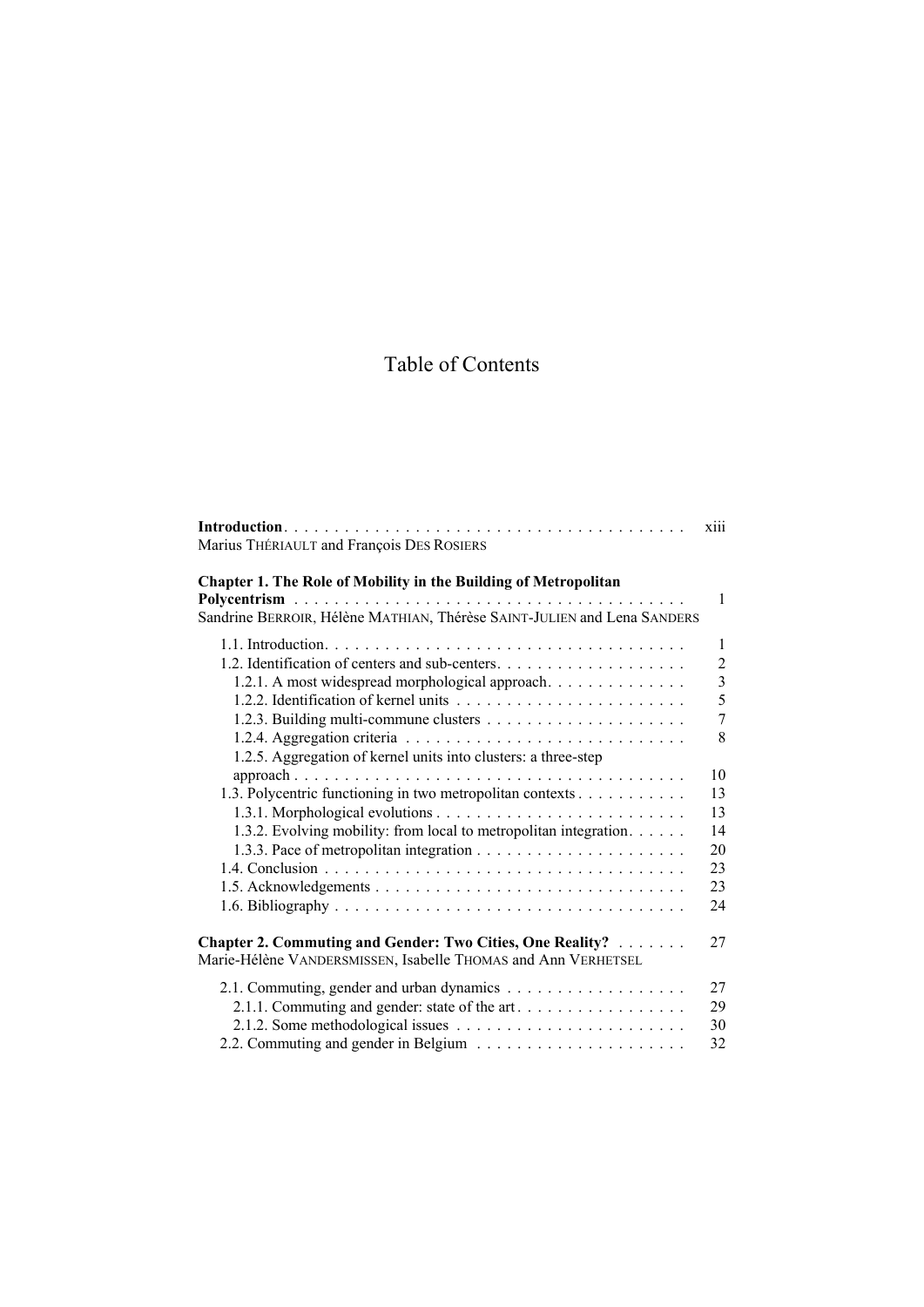## vi Modeling Urban Dynamics

|                                                                       | 32 |
|-----------------------------------------------------------------------|----|
| 2.2.2. Assessing distance decay with survey data                      | 32 |
| 2.2.3. A model for Brussels based on the 1991 census                  | 34 |
| 2.2.4. Trips to Brussels according to the 2001 census                 | 37 |
|                                                                       | 38 |
| 2.3.1. Evolution of transport modes, trip durations and distances     | 38 |
|                                                                       | 40 |
|                                                                       | 43 |
| 2.4. Québec City and Brussels: two cities, one reality?               | 49 |
|                                                                       | 50 |
|                                                                       | 50 |
| <b>Chapter 3. Spatiotemporal Modeling of Destination Choices for</b>  |    |
| <b>Consumption Purposes: Market Areas Delineation and Market</b>      |    |
|                                                                       | 57 |
| Gjin BIBA and Paul VILLENEUVE                                         |    |
|                                                                       | 57 |
| 3.2. Main approaches to the spatial analysis of retail activity       | 59 |
|                                                                       | 60 |
|                                                                       | 62 |
| 3.2.3. Microsimulation of trip duration and distance within a GIS.    | 64 |
| 3.2.4. GIS contribution to the spatial analysis of retail activity    | 65 |
| 3.3. Modeling market areas and consumer destination choices           | 67 |
| 3.3.1. Spatial distribution of retail supply and definition of retail |    |
|                                                                       | 67 |
| 3.3.2. Market area delineation: analytical approach                   | 71 |
|                                                                       | 74 |
|                                                                       | 76 |
|                                                                       | 77 |
|                                                                       | 78 |
| <b>Chapter 4. Generation of Potential Fields and Route Simulation</b> |    |
| Based on the Household Travel Survey                                  | 83 |
| Arnaud BANOS and Thomas THÉVENIN                                      |    |
|                                                                       | 83 |
|                                                                       | 84 |
| 4.2.1. A systematically disaggregated model                           | 84 |
| 4.2.2. Structuring data through space and over time                   | 85 |
| 4.2.3. Generating a potential field for spatial assignment of a       |    |
|                                                                       | 88 |
| 4.3. From the city in motion to individual trajectories               | 91 |
|                                                                       | 92 |
|                                                                       |    |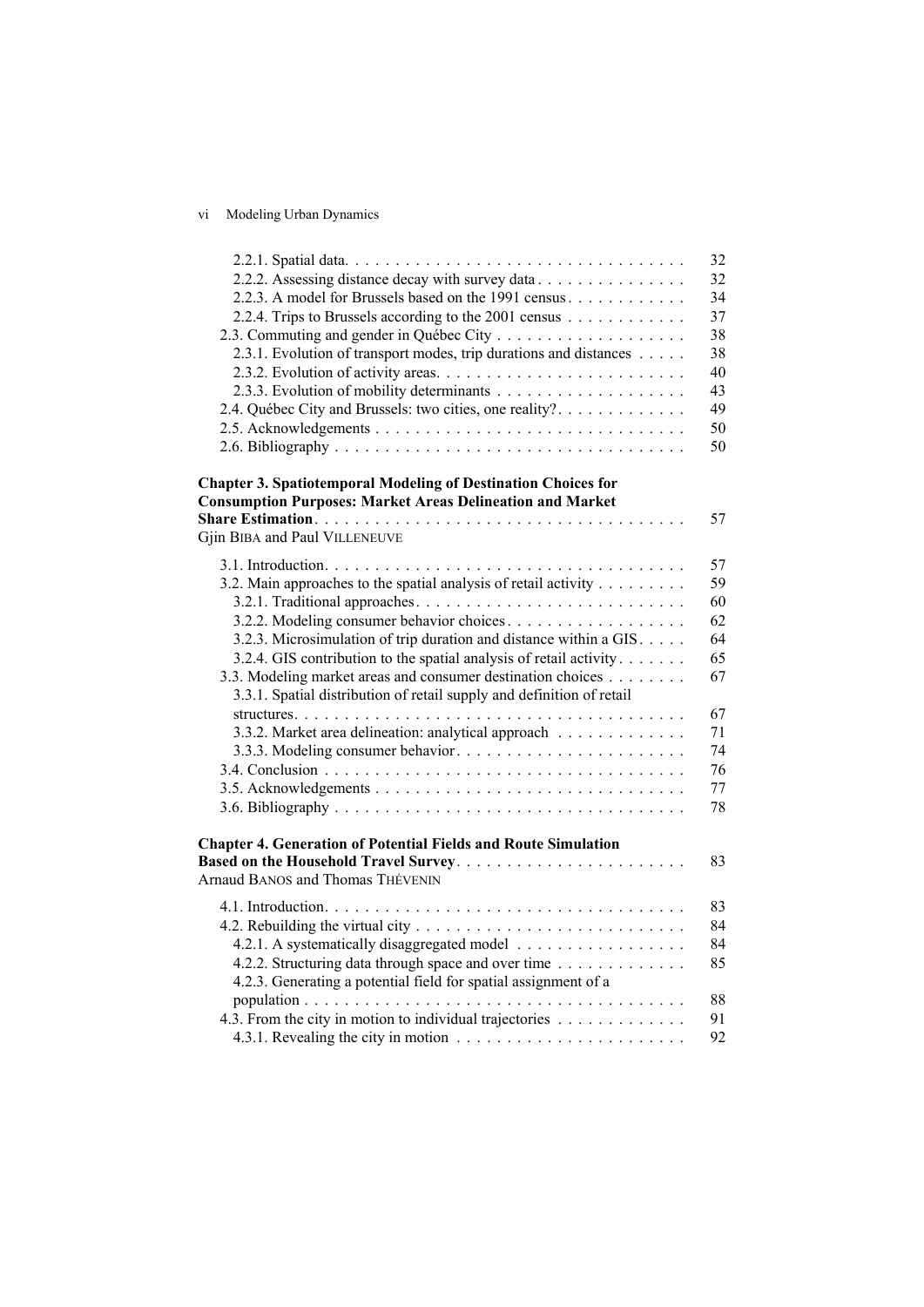| Table of Contents vii |
|-----------------------|
|                       |

|                                                                                                                                                                                                                                                                                                                                                                                                                                                                                                                       | 95<br>97<br>98                                                            |
|-----------------------------------------------------------------------------------------------------------------------------------------------------------------------------------------------------------------------------------------------------------------------------------------------------------------------------------------------------------------------------------------------------------------------------------------------------------------------------------------------------------------------|---------------------------------------------------------------------------|
| Chapter 5. Impacts of Road Networks on Urban Mobility.<br>Jean-Christophe FOLTÊTE, Cyrille GENRE-GRANDPIERRE and Didier JOSSELIN                                                                                                                                                                                                                                                                                                                                                                                      | 103                                                                       |
| 5.2. The urban road network: a major determinant of pedestrian flow<br>5.2.1. The effect of the road network on the space syntax<br>5.2.2. Applying space syntax to pedestrian flows as observed<br>5.2.3. Other models for assessing the role of a road network on<br>5.2.4. Resorting to theoretical flows derived from the road network                                                                                                                                                                            | 103<br>105<br>105<br>106<br>108<br>109                                    |
| 5.3. Influence of the road network on the efficiency of a                                                                                                                                                                                                                                                                                                                                                                                                                                                             | 110                                                                       |
| 5.3.1. Principle and operation of the optimized transport-on-demand<br>5.3.2. Convergence-divergence simulation for transport-on-demand<br>5.3.3. Functional and economic externalities of the road network<br>5.4. Road network metrics, urban sprawl and car dependency<br>5.4.1. Metrics of current networks that favor long trajectories<br>5.4.2. Network metrics, urban sprawl and modal competition<br>5.4.3. Principle and materialization of "slow metrics"<br>5.4.4. What can be expected from slow metric? | 111<br>112<br>115<br>117<br>117<br>118<br>119<br>122<br>123<br>124<br>124 |
| Chapter 6. Daily Mobility and Urban Form: Constancy in Visited<br>and Represented Places as Indicators of Environmental Values<br>Thierry RAMADIER, Chryssanthi PETROPOULOU, Hélène HANIOTOU,<br>Anne-Christine BRONNER and Christophe ENAUX                                                                                                                                                                                                                                                                          | 129                                                                       |
| 6.2.3. Landscape ecology and the concept of eco-landscape<br>6.2.4. Method of analysis: eco-landscape cartography of urban                                                                                                                                                                                                                                                                                                                                                                                            | 129<br>131<br>132<br>133<br>135<br>136<br>140                             |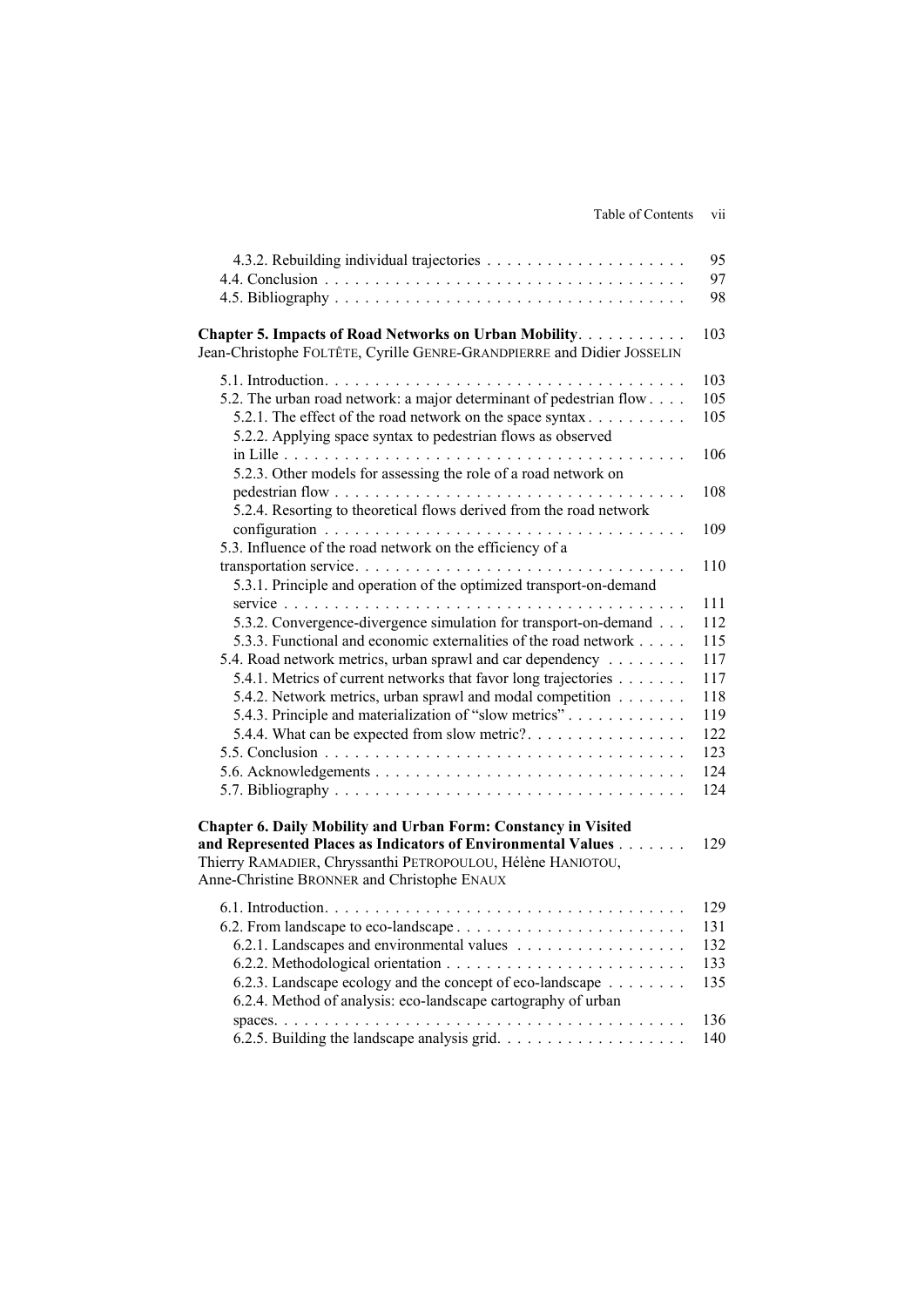## viii Modeling Urban Dynamics

| 6.3. Behavioral and representational data collection<br>6.3.1. The spatial reconstruction set (JRS): a cognitive spatial | 142 |
|--------------------------------------------------------------------------------------------------------------------------|-----|
|                                                                                                                          | 142 |
|                                                                                                                          | 144 |
| 6.4. Behavioral and representational data processing                                                                     | 147 |
|                                                                                                                          |     |
|                                                                                                                          | 147 |
| 6.4.2. The processing of space cognitive representations $\dots \dots \dots$                                             | 148 |
| 6.5. An application example: the Cronenbourg district pensioners'                                                        |     |
|                                                                                                                          | 149 |
|                                                                                                                          | 154 |
|                                                                                                                          | 155 |
|                                                                                                                          | 155 |
| <b>Chapter 7. Household Residential Choices upon Acquiring a</b>                                                         |     |
|                                                                                                                          | 159 |
| Yan KESTENS, Marius THÉRIAULT and François DES ROSIERS                                                                   |     |
|                                                                                                                          | 159 |
| 7.2. Spatial cognition and perception of activity places                                                                 | 160 |
|                                                                                                                          | 162 |
|                                                                                                                          | 163 |
|                                                                                                                          |     |
| 7.5. Mobility survey and residential choices in Québec City                                                              | 164 |
| 7.6. Conjoint modeling of household stated preferences                                                                   | 173 |
| 7.6.1. Conjoint analysis of moving motivations.                                                                          | 175 |
| 7.6.2. Conjoint analysis of residential locations.                                                                       | 176 |
|                                                                                                                          | 179 |
|                                                                                                                          | 182 |
|                                                                                                                          | 182 |
| Chapter 8. Distances, Accessibility and Spatial Diffusion                                                                | 189 |
| Pierre DUMOLARD                                                                                                          |     |
|                                                                                                                          | 189 |
|                                                                                                                          | 190 |
| 8.2.1. Definition of a mathematical distance between points                                                              | 190 |
| 8.2.2. Various geographic distances between points                                                                       | 190 |
| 8.2.3. Distances between cartographic objects.                                                                           | 191 |
|                                                                                                                          | 191 |
|                                                                                                                          | 192 |
|                                                                                                                          | 192 |
|                                                                                                                          |     |
|                                                                                                                          | 193 |
|                                                                                                                          | 198 |
|                                                                                                                          | 199 |
|                                                                                                                          | 199 |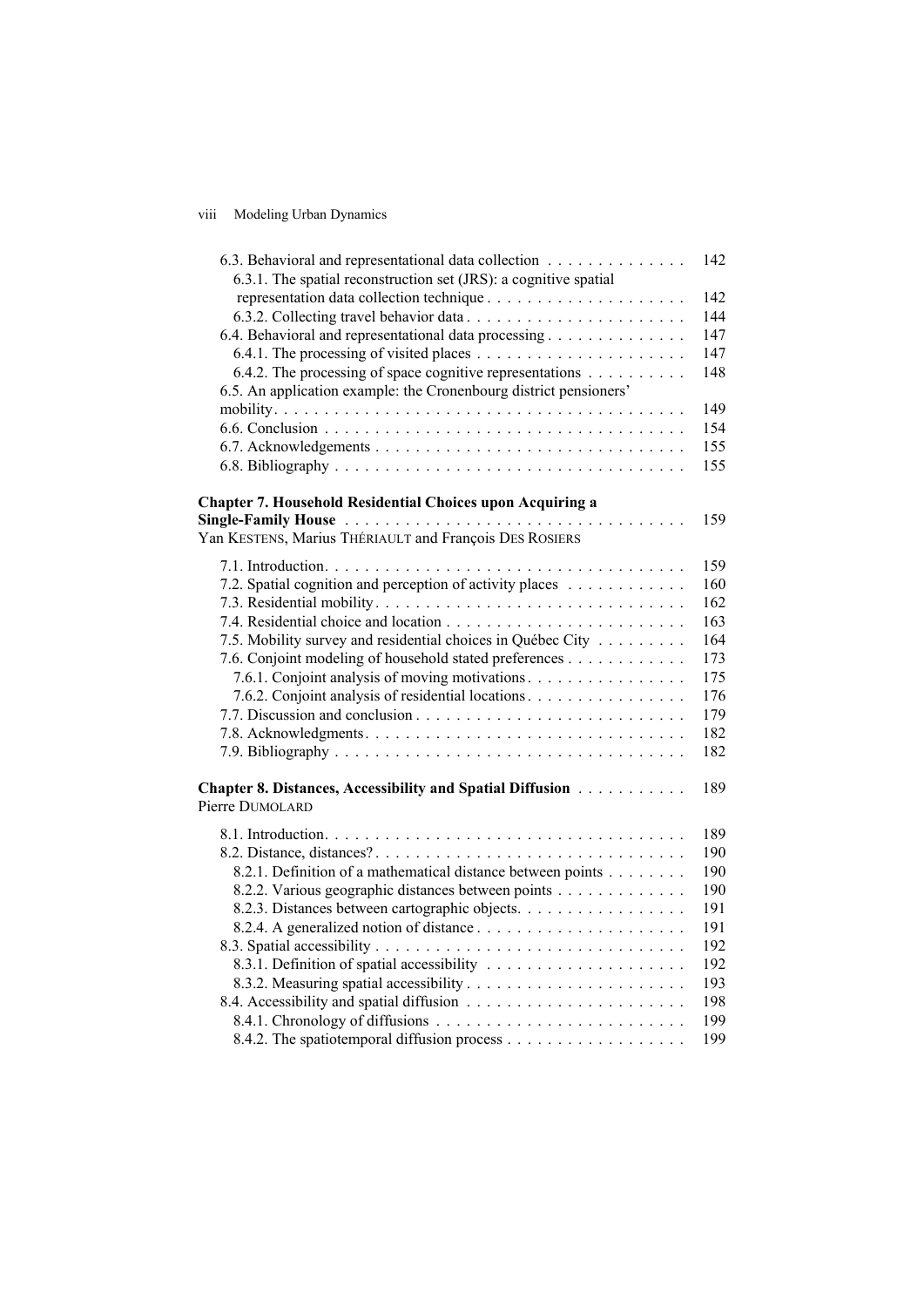|                                                                            | 200 |
|----------------------------------------------------------------------------|-----|
|                                                                            | 202 |
|                                                                            | 203 |
| <b>Chapter 9. Accessibility to Proximity Services in Poor Areas of</b>     |     |
|                                                                            | 205 |
| Philippe APPARICIO and Anne-Marie SÉGUIN                                   |     |
|                                                                            | 205 |
|                                                                            | 206 |
| 9.3. Methodology for measuring accessibility of services                   | 206 |
|                                                                            | 207 |
|                                                                            | 208 |
|                                                                            | 210 |
|                                                                            | 211 |
| 9.4. Methodological approach: designing an accessibility indicator         | 215 |
|                                                                            | 215 |
| 9.5.1. The identification of spaces of poverty                             | 215 |
|                                                                            | 216 |
| 9.5.3. Poverty and proximity to urban resources: is there any              |     |
|                                                                            | 219 |
|                                                                            | 220 |
|                                                                            | 221 |
| <b>Chapter 10. Accessibility of Urban Services: Modeling Socio-spatial</b> |     |
| Differences and their Impacts on Residential Values                        | 225 |
| Marius THÉRIAULT, Marion VOISIN and François DES ROSIERS                   |     |
|                                                                            | 225 |
| 10.2. The perceptual and social components of accessibility                | 227 |
| 10.3. Centrality, relative and differential accessibilities                | 229 |
| 10.3.1. Centrality as an indicator of interaction potential                | 230 |
| 10.3.2. Differentiating among mobility behaviors                           | 231 |
| 10.3.3. Determining elasticity thresholds and opportunities.               | 233 |
| 10.3.4. Modeling accessibility of urban services                           | 234 |
| 10.3.5. Multicollinearity between indices and accessibility                |     |
|                                                                            | 236 |
| 10.4. Modeling the impact of accessibility on residential values           | 238 |
|                                                                            | 240 |
| 10.4.2. Autoregressive models of externalities derived from                |     |
|                                                                            | 241 |
| 10.4.3. The issues of spatial drift on coefficients                        | 244 |
|                                                                            | 246 |
| 10.4.5. The multicollinearity between regression parameters                | 250 |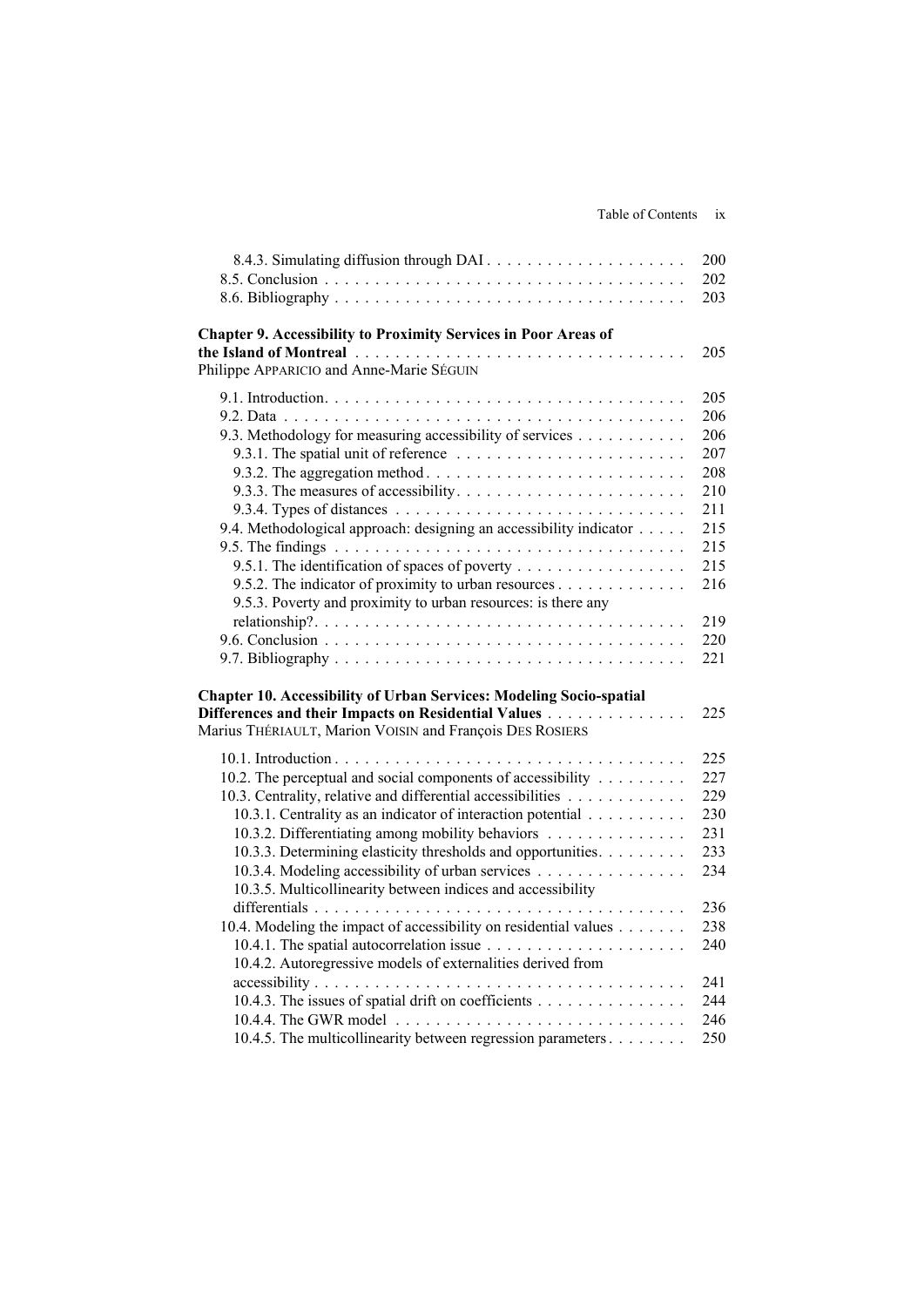x Modeling Urban Dynamics

|                                                                 | 251        |
|-----------------------------------------------------------------|------------|
|                                                                 | 252        |
|                                                                 | 252        |
|                                                                 |            |
| <b>Chapter 11. Hedonic Price Modeling: Measuring Urban</b>      |            |
|                                                                 | 255        |
| François DES ROSIERS, Jean DUBÉ and Marius THÉRIAULT            |            |
|                                                                 | 255        |
| 11.2. Hedonic modeling and the microeconomic theory             | 258        |
| 11.3. Measuring urban externalities: market segmentation and    |            |
|                                                                 | 260        |
|                                                                 | 261        |
| 11.3.2. Measure of the phenomenon and choice of the functional  |            |
|                                                                 | 262        |
| 11.4. Econometric issues and implicit price estimation.         | 265        |
| 11.4.1. Multicollinearity between independent variables         | 265        |
|                                                                 | 266        |
| 11.4.3. Spatial autocorrelation of the residuals                | 267        |
| 11.5. The hedonic approach and measure of externalities:        |            |
|                                                                 | 268        |
| 11.5.1. Proximity impact of a high-voltage transmission line    | 268        |
| 11.5.2. Residential values and shopping center proximity        | 272        |
| 11.5.3. Landscaping and its effect on house values.             | 276        |
|                                                                 | 278        |
|                                                                 | 279        |
|                                                                 | 279        |
| Chapter 12. The Value of Peri-urban Landscapes in a French Real |            |
|                                                                 | 285        |
| Thierry BROSSARD, Jean CAVAILHÈS, Mohamed HILAL, Daniel JOLY,   |            |
| François-Pierre TOURNEUX and Pierre WAVRESKY                    |            |
|                                                                 |            |
|                                                                 | 285        |
|                                                                 | 286        |
|                                                                 | 286<br>287 |
|                                                                 | 288        |
|                                                                 | 291        |
|                                                                 | 291        |
|                                                                 | 294        |
|                                                                 | 297        |
|                                                                 | 297        |
| 12.4.2. Hedonic price of non-landscape attributes               | 300        |
|                                                                 |            |